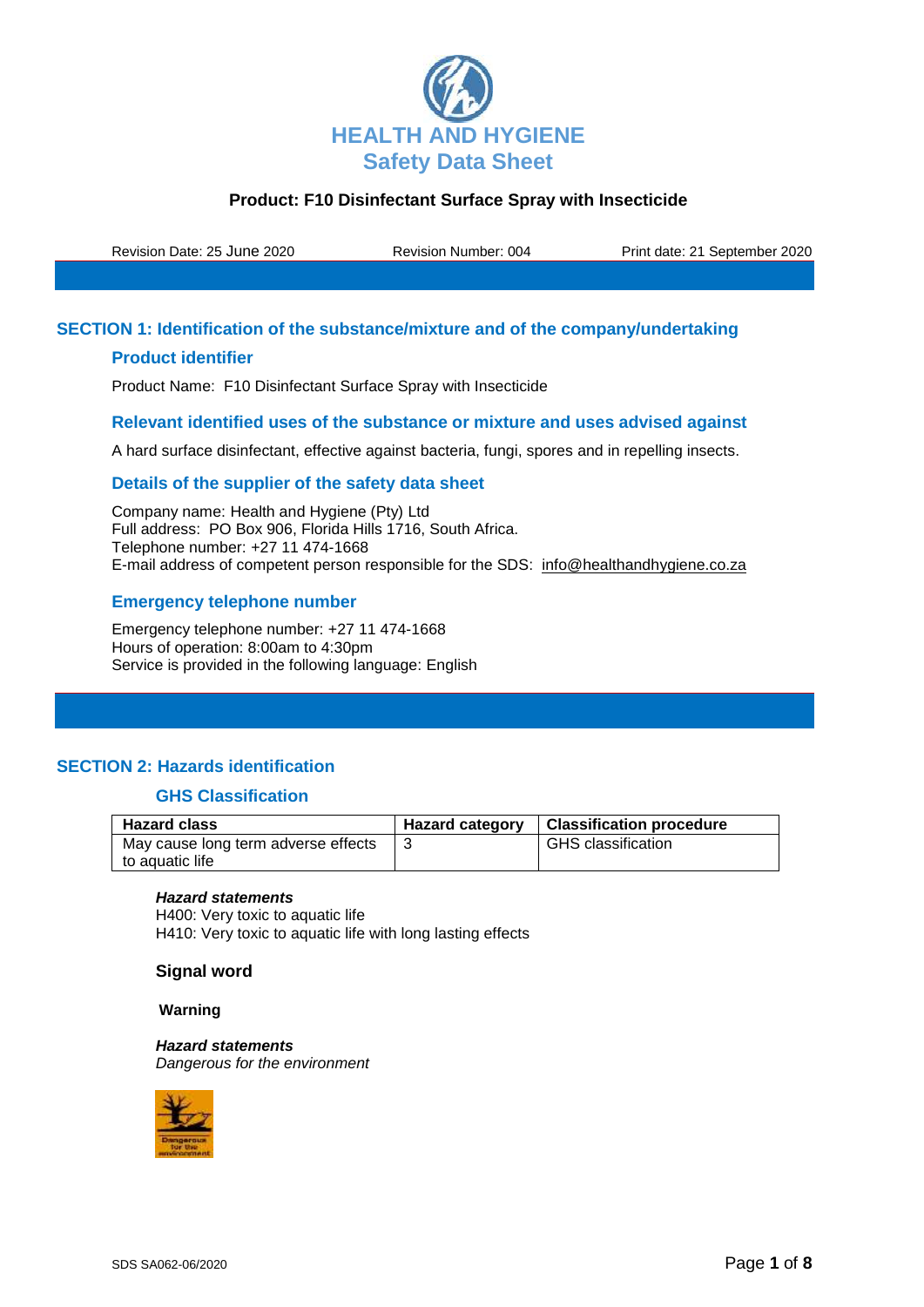

Revision Date: 25 June 2020 Revision Number: 004 Print date: 21 September 2020

# **SECTION 3: Composition/information on ingredients**

### **Ingredients**

| Name                                        | <b>CAS Number</b> | Proportion     |
|---------------------------------------------|-------------------|----------------|
| Alkyl Dimethyl Benzyl Ammonium chloride     | 68424-85-1        | 0.108 %        |
| Poly(hexamethylene biguanide) Hydrochloride | 27083-27-8        | 0.008%         |
| Cypermethrin                                | 52315-07-8        | 0.25%          |
| Ingredients determined not to be hazardous  |                   | <b>Balance</b> |

## **SECTION 4: First aid measures**

#### **4.1. Description of first aid measures**

#### *Following contact with eyes*

Rinse cautiously with water for several minutes. Remove contact lenses, if present and easy to do. Continue rinsing. Continue flushing for at least 15 minutes, or until advised to stop by the Poisons Information Centre or a doctor, Seek medical attention if necessary.

#### *Following contact with skin*

Rinse the affected area with soap and water.

#### *Following inhalation*

Move the person to fresh air. Contact a physician if required

#### *Following ingestion*

Rinse mouth. Do NOT induce vomiting. Give milk or water to drink.

*Advice to Doctor* Treat symptomatically

#### **4.2. Most important symptoms and effects, both acute and delayed**

*Eyes:* May be some pain and reddening of the eye, which will moderate after some time

*Skin:* None

*Inhalation***:** None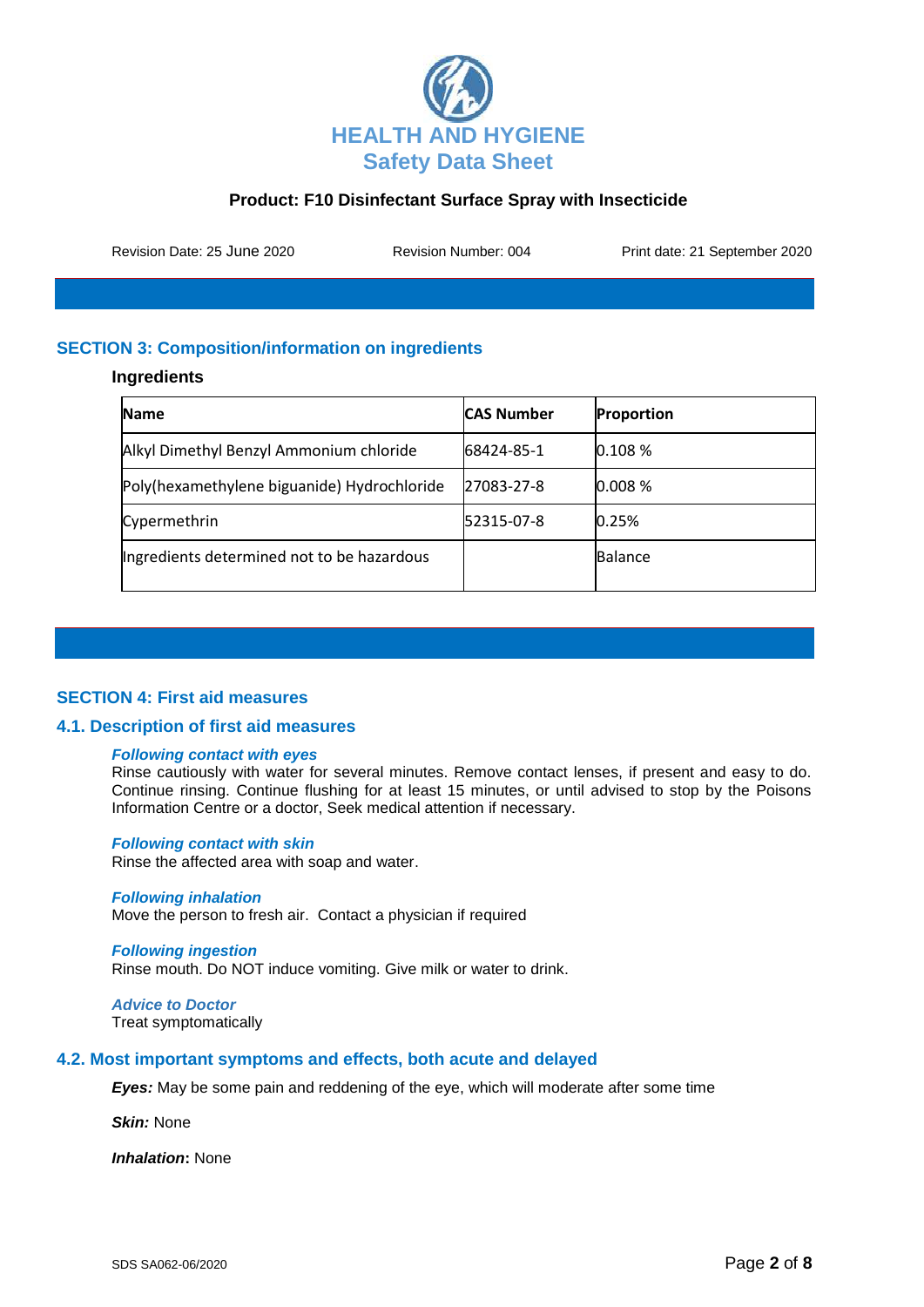

Revision Date: 25 June 2020 Revision Number: 004 Print date: 21 September 2020

*Ingestion*: None

## **4.3. Indication of any immediate medical attention and special treatment needed**

Follow First Aid Procedures.

## **SECTION 5: Fire-fighting measures**

## **Suitable Extinguishing media**

Use appropriate fire extinguisher for surrounding environment.

### **Hazards from combustion products**

Non-combustible material.

### **Specific hazards arising from the chemical**

This product is non-combustible. However heating can cause expansion or decomposition leading to violent rupture of containers.

## **Special protective equipment and precautions for fire fighters**

Fire fighters should wear full protective clothing and self- contained breathing apparatus (SCBA) operated in positive pressure mode. Fight fire from safe location

#### **SECTION 6: Accidental release measures**

#### **Personal precautions, protective equipment and emergency procedures**

Wear appropriate personal protective equipment and clothing to prevent exposure to personal clothing, skin and eyes. Increase ventilation. Dispose of waste according to the applicable local and national regulations.

#### **Environmental precautions**

If contamination of sewers or waterways occurs inform the local water and waste management authorities in accordance with local regulations.

#### **Methods and materials for containment and clean up**

If possible contain the spill. Place inert absorbent material onto spillage. Collect the material and place into a suitable container. Do not dilute material but contain it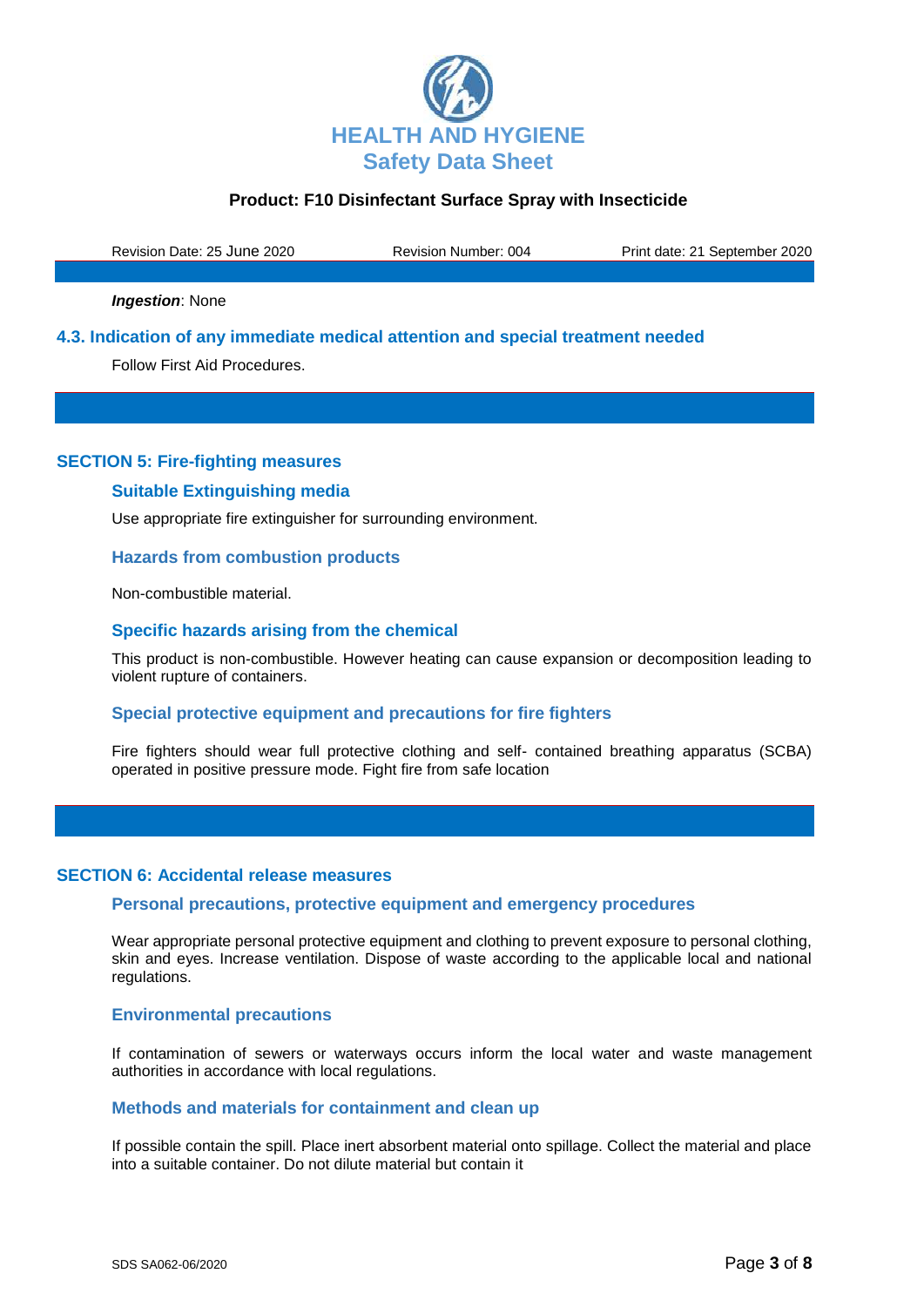

Revision Date: 25 June 2020 Revision Number: 004 Print date: 21 September 2020

## **SECTION 7: Handling and storage**

### **Precautions for safe handling**

Avoid skin or eye contact. Keep containers sealed when not in use. Maintain high standards of personal hygiene i.e. washing hands prior to eating, drinking, and smoking or using toilet facilities.

### **Conditions for safe storage, including any incompatibilities**

Store in a cool, dry area, out of direct sunlight. Store in suitable, labelled containers. Keep containers tightly closed. Store away from incompatible materials. Ensure that storage conditions comply with applicable local and national regulation.

## **SECTION 8: Exposure controls/personal protection**

#### **Occupational Exposure Limits:**

No exposure standards have been established for the mixture. However, over-exposure to some chemicals may result in enhancement of pre-existing adverse medical conditions and/or allergic reactions and should be kept to the least possible levels

### **Engineering Control Measures**

No engineering controls required

#### **Respiratory Protection**

No respiratory protection required

#### **Biological Limit Values**

No biological limits allocated

**Eye Protection**

None required

#### **Hand Protection**

None required.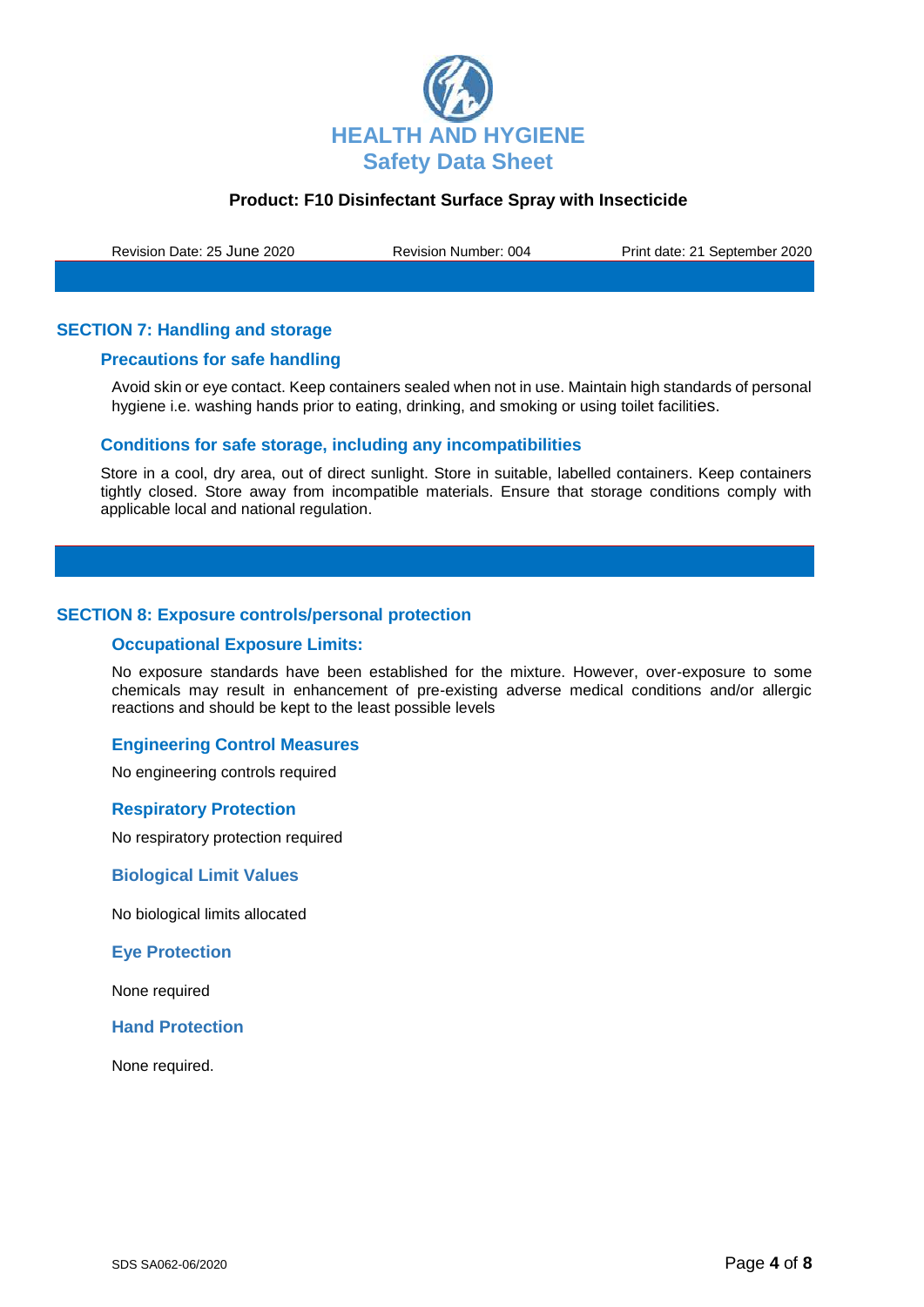

Revision Date: 25 June 2020 Revision Number: 004 Print date: 21 September 2020

# **SECTION 9: Physical and chemical properties**

| clear to cloudy, colourless liquid.<br>slight natural odour |
|-------------------------------------------------------------|
| not available                                               |
| 7.5                                                         |
| not available                                               |
| $100^{\circ}$ C                                             |
| not available                                               |
| not available                                               |
| not flammable                                               |
| not available                                               |
| not available                                               |
| 1.0                                                         |
| soluble                                                     |
| not known                                                   |
| not available                                               |
| not available                                               |
| 5mpa                                                        |
|                                                             |

# **SECTION 10: Stability and reactivity**

## **Chemical stability**

Stable under normal conditions of storage and handling.

## **Possibility of hazardous reactions**

Stable under normal conditions of storage and handling

#### **Conditions to Avoid**

Do not mix with soaps and other chemicals.

### **Incompatible materials** Anionic detergents / chemicals.

#### **Hazardous Decomposition Products** Not available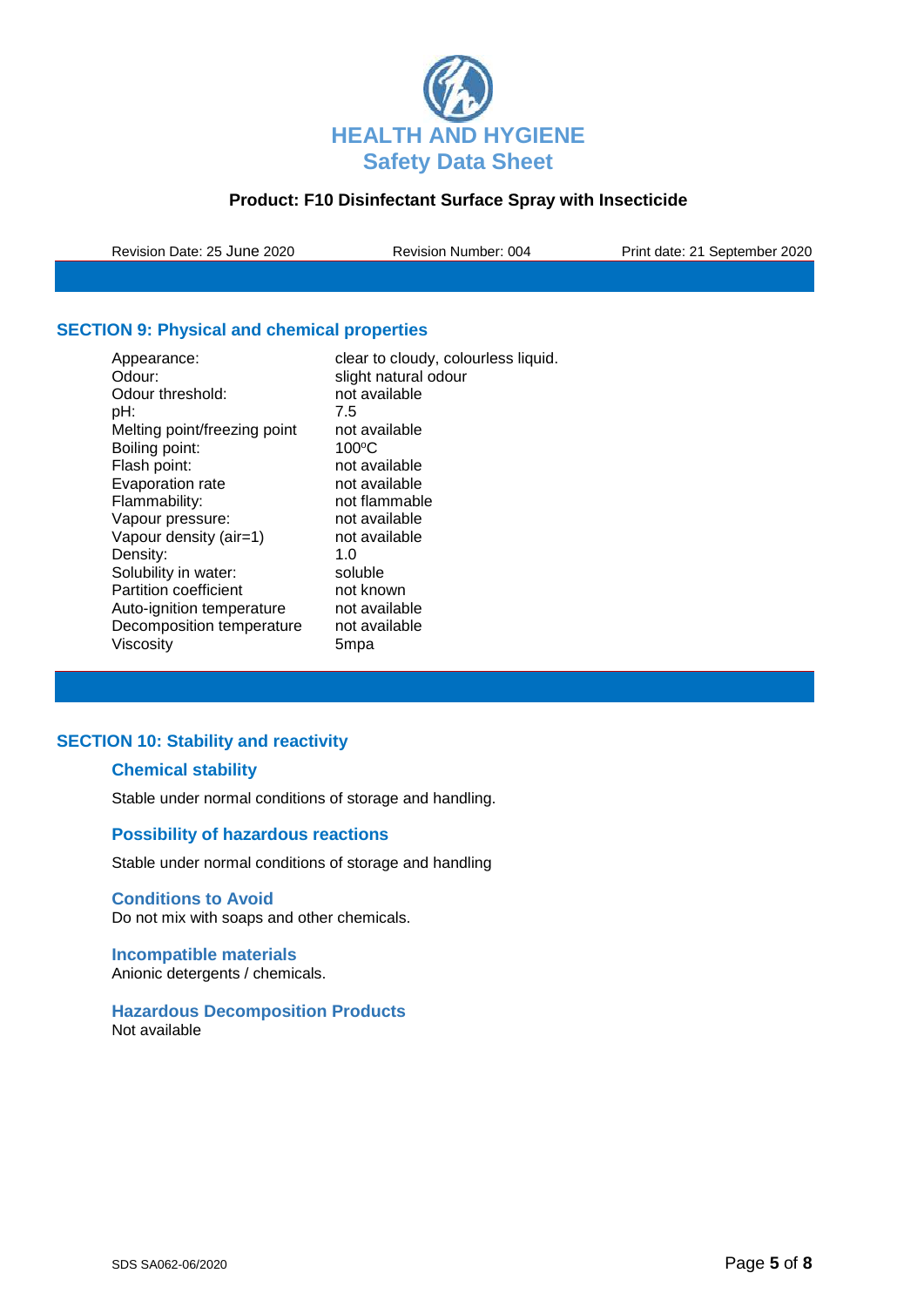

Revision Date: 25 June 2020 Revision Number: 004 Print date: 21 September 2020

# **SECTION 11: Toxicological information**

| <b>Toxicity</b>                                                |                                                                          |
|----------------------------------------------------------------|--------------------------------------------------------------------------|
| Acute Oral Toxicity: (Rat)                                     | Not available                                                            |
| Acute Dermal Toxicity: (Rat)                                   | Not available                                                            |
| Acute Eye Irritation                                           | Not available                                                            |
| <b>Acute Dermal Irritation</b>                                 | Not available                                                            |
| <b>Acute Inhalation Toxicity</b>                               | Not available                                                            |
| <b>Skin Sensitization</b>                                      | Not a skin sensitizer                                                    |
| Carcinogenicity, mutagenicity<br>And toxicity for reproduction | Not considered to be carcinogenic, mutagenic or toxic to<br>reproduction |

### **Ingestion**

Ingestion of this product may irritate the gastric tract causing nausea and vomiting.

**Inhalation** None

**Skin**

None

**Eye**

None.

**Respiratory sensitation** Not a respiratory sensitiser.

#### **Skin Sensitisation**

Not a skin sensitiser.

### **STOT-single exposure**

Not expected to cause toxicity to a specific target organ.

### **STOT-repeated exposure**

Not expected to cause toxicity to a specific target organ.

## **Aspiration Hazard**

Not expected to be an aspiration hazard.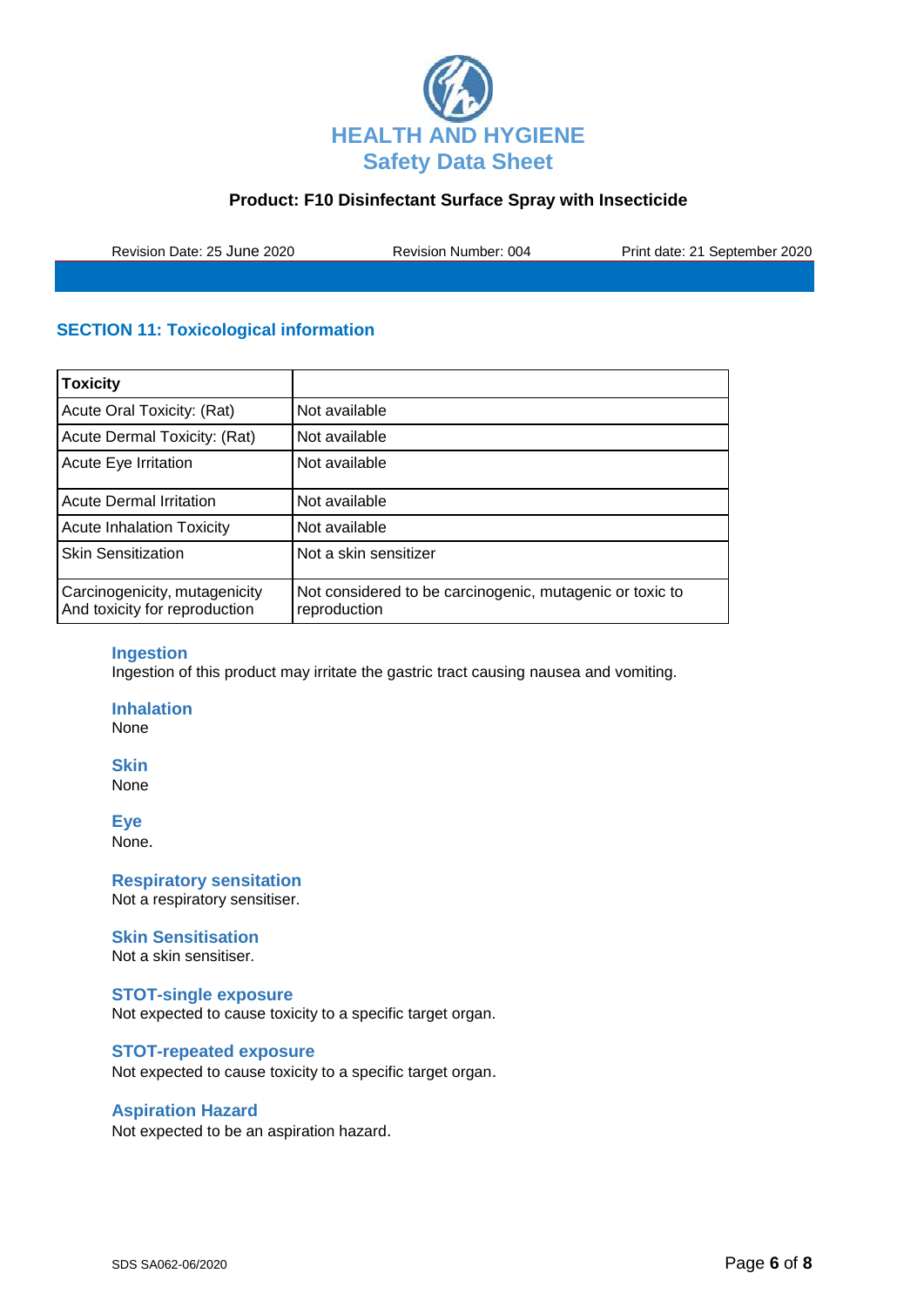

Revision Date: 25 June 2020 Revision Number: 004 Print date: 21 September 2020

# **SECTION 12: Ecological information**

**Eco toxicity**

The available ecological data is given below.

**Persistence and degradability** Biodegradable

**Mobility** Not mobile

**Bioaccumulative Potential** Not available

**Other Adverse Effects** Not available

**Environmental Protection** Prevent this material entering waterways, drains and sewers.

**Acute Toxicity**  LC50: (Fish) Not available

**Acute Toxicity**  LC50 (Daphnia): Not available

## **SECTION 13: Disposal considerations**

The disposal of the spill waste material must be done in accordance with applicable local and national regulations

## **SECTION 14: Transport information (according to SANS 10228 and 10229-1)**

UN Number: None allocated UN Proper Shipping Name: None allocated

### **Transport Hazard Classes** None allocated

**IMDG Marine pollutant** No